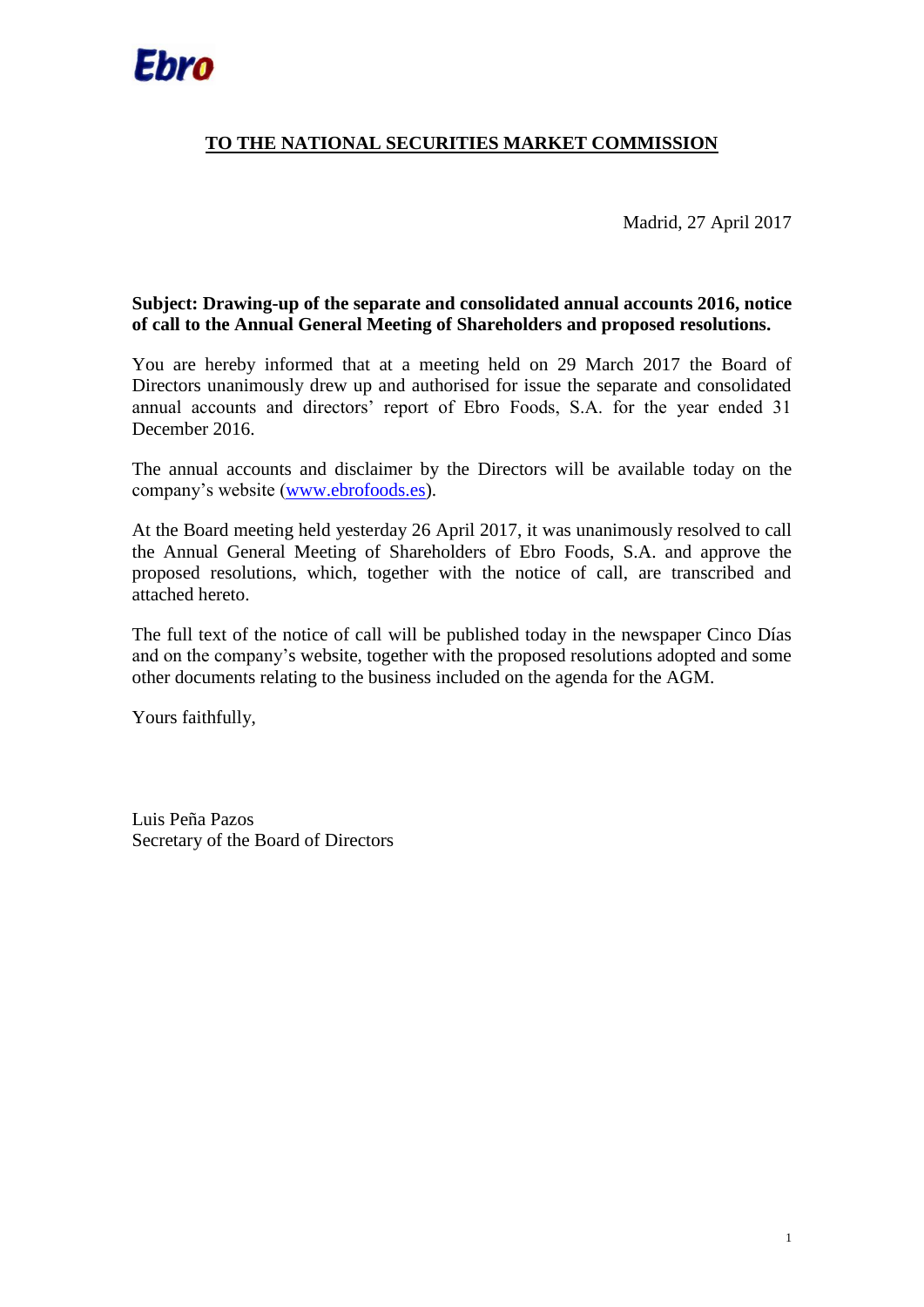# **NOTICE OF CALL TO THE ANNUAL GENERAL MEETING**

# **EBRO FOODS, S.A.**

Notice is hereby given of the Annual General Meeting of Shareholders of Ebro Foods, S.A. (the "**Company**"), to be held in the **AUDITORIUM RAFAEL DEL PINO, calle Rafael Calvo 39 - A, Madrid** at 12.30 on 31 May 2017 on first call or, if the necessary quorum is not reached, at the same time and place on 1 June 2017 on second call, with the following:

## **AGENDA**

**One.** Examination and approval, if appropriate, of the separate and consolidated annual accounts and directors' report (including the Annual Corporate Governance Report) of Ebro Foods, S.A. for the year ended 31 December 2016.

**Two.** Examination and approval, if appropriate, of the management of corporate affairs by the Board of Directors of Ebro Foods, S.A. during the year ended 31 December 2016.

**Three.** Examination and approval, if appropriate, of the application of profit obtained during the year ended 31 December 2016, including the cash payment of an annual dividend of 0.57 euros per share.

Four. Approval, if appropriate, of the remuneration of directors for their duties as such.

Five. Renewal of the engagement of Ernst & Young, S.L. as auditors of Ebro Foods, S.A. and its group for the years 2017, 2018 and 2019.

**Six.** Ratification, re-election and/or appointment of directors, with a separate, individual vote for each director. Maintenance of number of Board members.

- **6.1.** Ratification of the appointment by cooptation and re-election of Mercedes Costa García, as independent director
- **6.2.** Ratification of the appointment by cooptation and re-election of Grupo Tradifín, S.L., as proprietary director
- **6.3.** Ratification of the appointment by cooptation and re-election of Hercalianz Investing Group, S.L., as executive director
- **6.4.** Ratification of the appointment by cooptation and re-election of Belén Barreiro Pérez-Pardo, as independent director
- **6.5.** Ratification of the appointment by cooptation and re-election of Javier Fernández Alonso, as proprietary director
- **6.6.** Maintenance of the number of Board members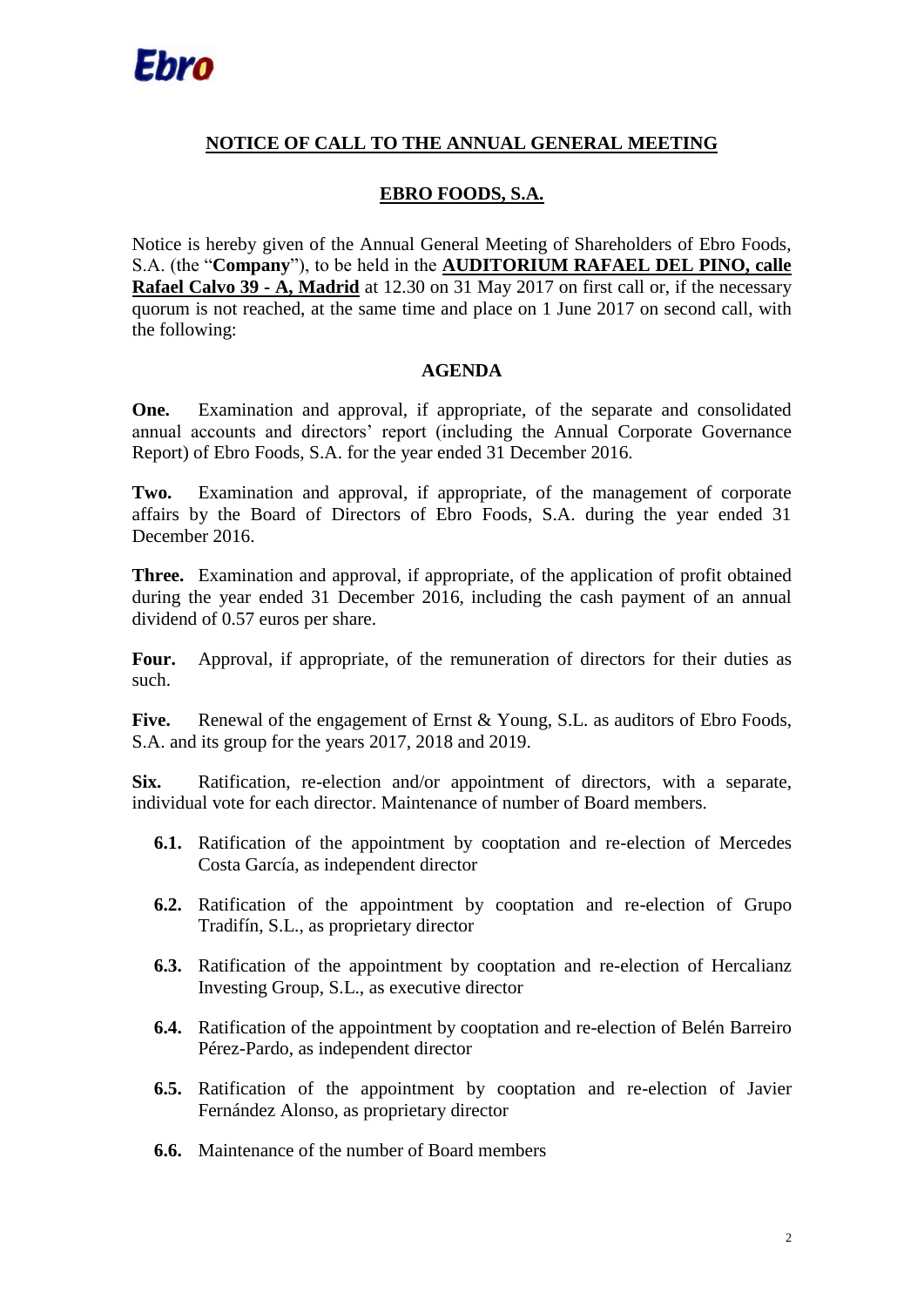

**Seven.** Amendment of Article 28 ("Executive Committee, Audit and Compliance Committee, Nomination and Remuneration Committee and other Committees") of the Articles of Association

**Eight.** Information on the amendment of Article 24 of the Regulations of the Board, resolved by the Board

**Nine.** Dispensation of certain board members from the obligation not to engage for their own or third party account in activities that could be considered to compete with the company, voting separately on the dispensation for each director.

- **9.1.** Dispensation of the director Grupo Tradifín, S.L.;
- **9.2.** Dispensation of the director Blanca Hernández Rodríguez in her capacity as the individual representing the director Grupo Tradifín, S.L.;
- **9.3.** Dispensation of the director Hercalianz Investing Group, S.L.;
- **9.4.** Dispensation of Félix Hernández Callejas in his capacity as the individual representing the director Hercalianz Investing Group, S.L.;
- **9.5.** Dispensation of the director Antonio Hernández Callejas.
- **9.6.** Dispensation of the director Dr August Oetker.

**Ten.** Advisory vote on the Annual Directors' Remuneration Report for 2016.

**Eleven.** Authorisation of the board of directors to make a financial contribution to the Ebro Foods Foundation.

**Twelve.** Delegation of powers to put on record in a public instrument, execute, develop, rectify and implement the resolutions adopted at the Annual General Meeting.

### **SUPPLEMENT TO THE CALL AND PROPOSED RESOLUTIONS**

In pursuance of section 519 of the Corporate Enterprises Act, shareholders representing at least three per cent (3%) of the capital may (i) request publication of a supplement to this notice of call, including one or several items on the agenda, provided the new items are accompanied by supporting documents or, as the case may be, a substantiated proposed resolution, and (ii) submit well-founded proposed resolutions on the items already included or which are to be included on the agenda. These rights shall be exercised by verifiable notification (which shall include the corresponding documents proving shareholder status), to be received at the company's registered office (Paseo de la Castellana, 20, 28046 Madrid), for the attention of the Secretary of the Board, within five days after publication of this notice of call.

#### **RIGHT TO INFORMATION**

In pursuance of sections 197, 272, 287, 520 and other related provisions of the Corporate Enterprises Act, shareholders are informed of their right, as from publication of this notice of call, to examine and obtain a copy, immediately and free of charge at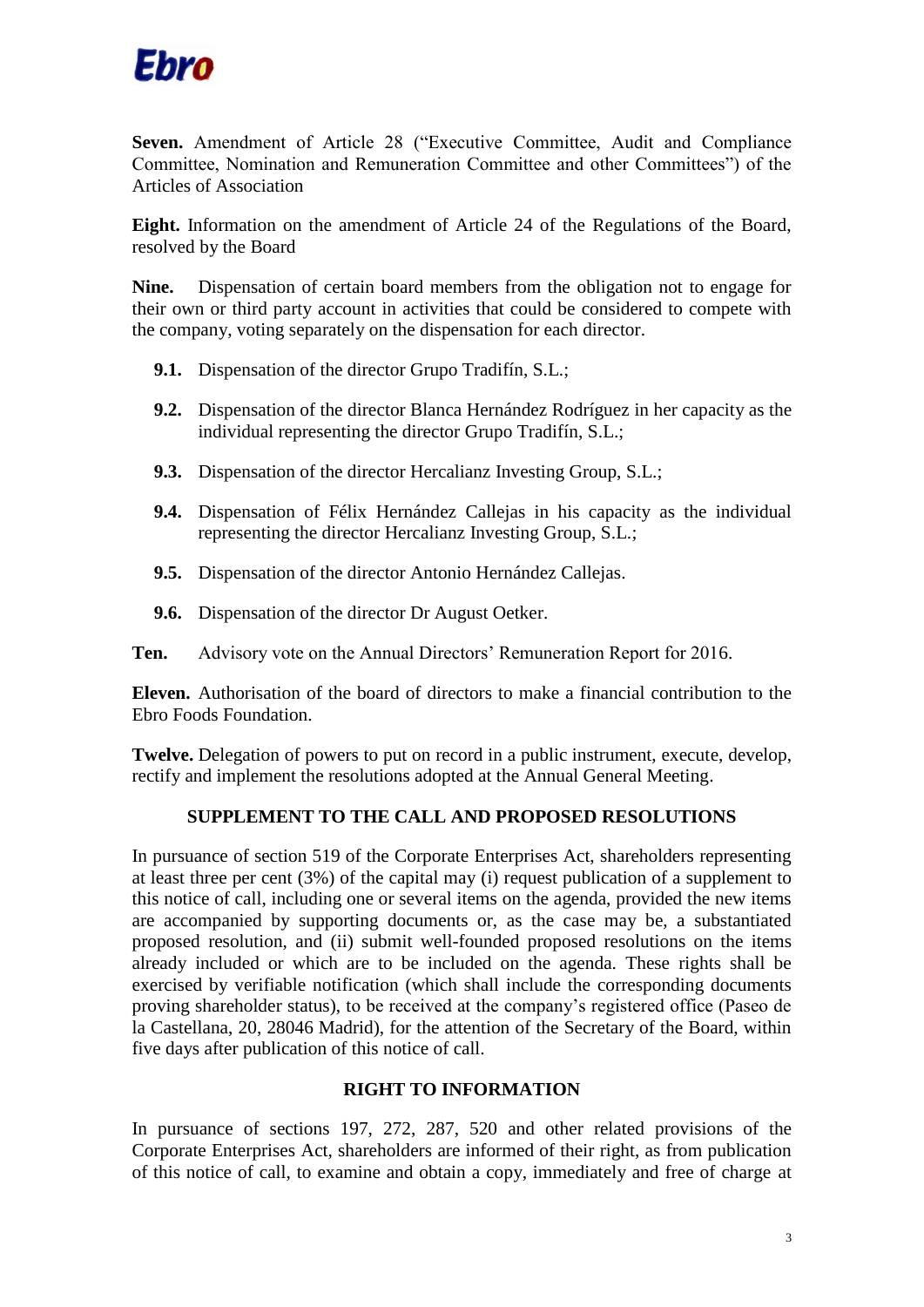

the registered office of the company (Paseo de la Castellana number 20, 2nd floor, 28046 Madrid) or request (on telephone number +34917245267 or by e-mail to [oficinadelaccionista@ebrofoods.es\)](mailto:oficinadelaccionista@ebrofoods.es) the delivery and free remittance of the documents that are to be laid before the General Meeting, including:

- a. The separate and consolidated annual accounts and directors' report (including the Annual Corporate Governance Report) for the year ended 31 December 2016 of Ebro Foods, S.A.
- b. The auditors' reports on the separate and consolidated annual accounts, issued by the company and group auditors.
- c. Report on the independence of the external auditor in respect of the auditor's report on the accounts of the year ended 31 December 2016.
- d. Activity reports of the Audit and Compliance Committee and the Nomination and Remuneration Committee for the year ended 31 December 2016.
- e. Reports by the Nomination and Remuneration Committee and the Board of Directors on the proposals for ratification and re-election of directors under item six on the agenda, pursuant to section 529 decies of the Corporate Enterprises Act.
- f. Report by the Board on the proposed amendment of the Articles of Association under item seven on the agenda.
- g. Annual Report by the Board of Directors on Directors' Remuneration, to be put to an advisory vote under item ten on the agenda.
- h. Text of the Regulations of the Board.
- i. Full text of the resolutions proposed by the Board of Directors at the Annual General Meeting.

In accordance with section 518 of the Corporate Enterprises Act, all the abovementioned documents and any other relevant information related with the Annual General Meeting may be consulted on the company's website [www.ebrofoods.es.](http://www.ebrofoods.es/)

Up to the fifth day prior to the date of the general meeting, shareholders may request the directors to provide such information or explanations as they may deem fit or submit in writing such questions as they may wish to raise regarding the items on the agenda, the publicly accessible information that the company has delivered to the National Securities Market Commission since the previous general meeting and the auditors' report. This information shall be requested in person at the registered office or consultations sent by signed-for registered post to the company's offices (Paseo de la Castellana número 20, planta 2ª, 28046 Madrid) for the attention of the Secretary of the Board. In either case, any request for information shall be accompanied by a copy of documentation proving the shareholder status of the person requesting it, indicating an address to which the reply may be sent, if appropriate. For corporate shareholders, the request for information shall also be accompanied by a copy of the documents proving the powers of attorney of the individual exercising this right to information on the shareholder's behalf.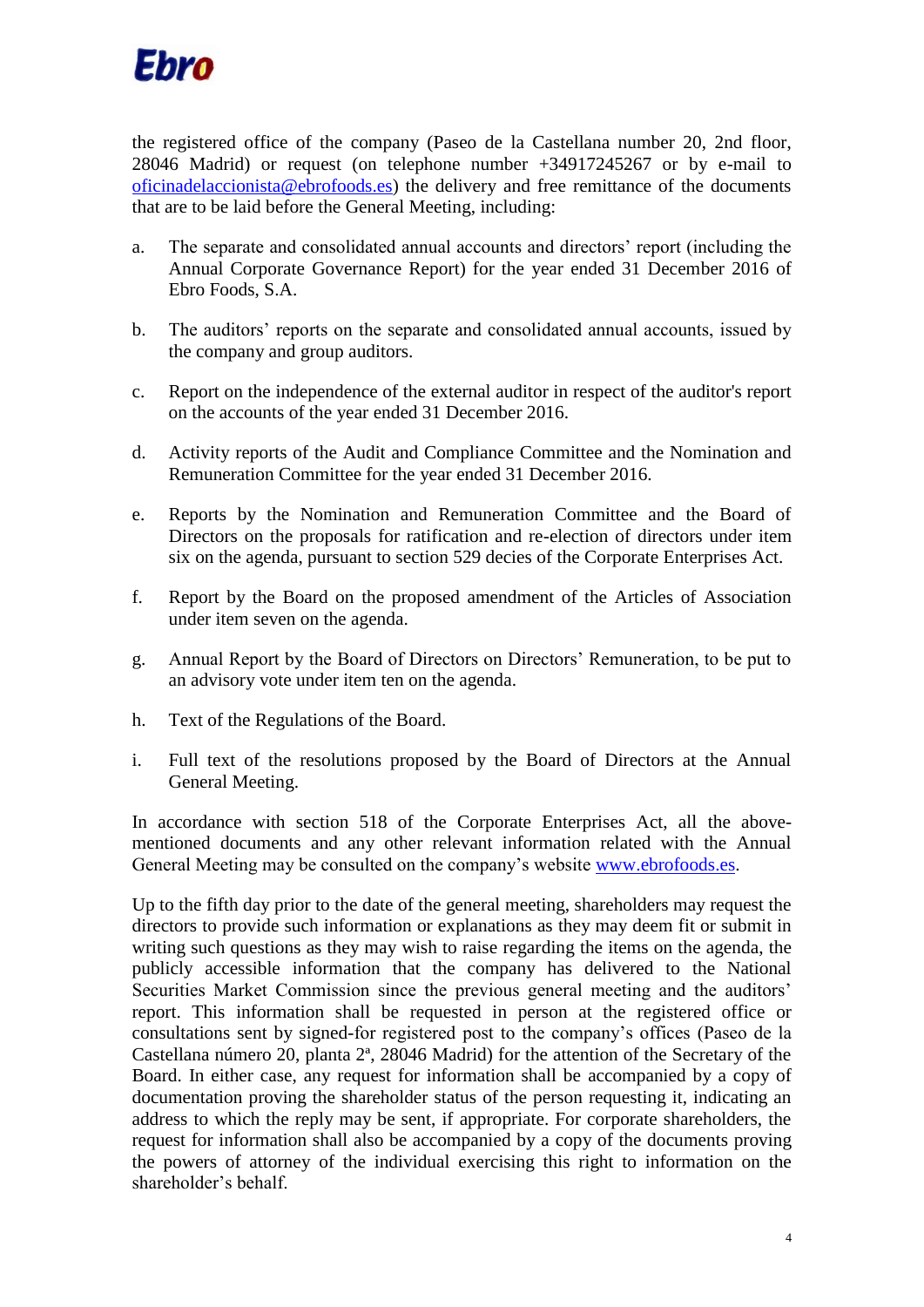

### **ATTENDANCE RIGHT AND PROXIES**

The General Meeting may be attended by all shareholders who have registered their shares in the appropriate accounting record five days prior to the date of the meeting and evidence this with the corresponding attendance card issued by members of the Securities Recording, Clearing and Settlement Systems Management Company (*Sociedad de Gestión de los Sistemas de Registro, Compensación y Liquidación de Valores*) (Iberclear). Any individual representing a corporate shareholder at the general meeting shall also prove that he has adequate powers of attorney.

Any shareholder may be represented at the general meeting by a proxy. The proxy, which must be expressly or tacitly accepted by the person to whom it is issued, shall be made in writing especially for each general meeting. For this purpose, the shareholder may (i) complete and sign the proxy card issued by the member of Sociedad de Gestión de los Sistemas de Registro, Compensación y Liquidación de Valores (Iberclear) at which his shares are deposited, or (ii) download, complete and sign the proxy provided for shareholders on the company's website [\(www.ebrofoods.es\)](http://www.ebrofoods.es/). In the latter case, the proxy shall be accompanied by the attendance card issued by the member of Sociedad de Gestión de los Sistemas de Registro, Compensación y Liquidación de Valores (Iberclear) at which the proxy has deposited the shares. Corporate shareholders shall also submit a copy of the powers of attorney of the individual granting the proxy on the shareholder's behalf. The proxy shall submit the aforesaid documents, together with proof of identity, on entry to the general meeting. Shareholders may also grant postal or electronic proxies, as indicated below.

Proxies shall be annulled by the personal attendance of the represented shareholder at the general meeting.

The right to representation shall be governed by the laws in place from time to time, the Articles of Association and the Regulations of the Board.

# **POSTAL AND ELECTRONIC VOTE AND PROXY**

Any shareholders who so require may grant a proxy or exercise their voting right prior to the date of the general meeting by any of the following means:

(i) Personal delivery at the company's offices. Prior to the date of the general meeting the shareholder may deliver at the company's offices (Paseo de la Castellana número 20, planta 2ª, 28046 Madrid) the attendance, proxy and voting card issued by the member of Sociedad de Gestión de los Sistemas de Registro, Compensación y Liquidación de Valores (Iberclear) at which his shares are deposited, duly completed in the corresponding section and signed by the shareholder. Shareholders may also use the postal and electronic vote and proxy card available on the company's website [\(www.ebrofoods.es\)](http://www.ebrofoods.es/), which should be delivered together with the attendance card issued by the member of Sociedad de Gestión de los Sistemas de Registro, Compensación y Liquidación de Valores (Iberclear) at which their shares are deposited. Corporate shareholders must also deliver proof of the powers of attorney of the individual exercising the postal or electronic vote or proxy on behalf of the shareholder.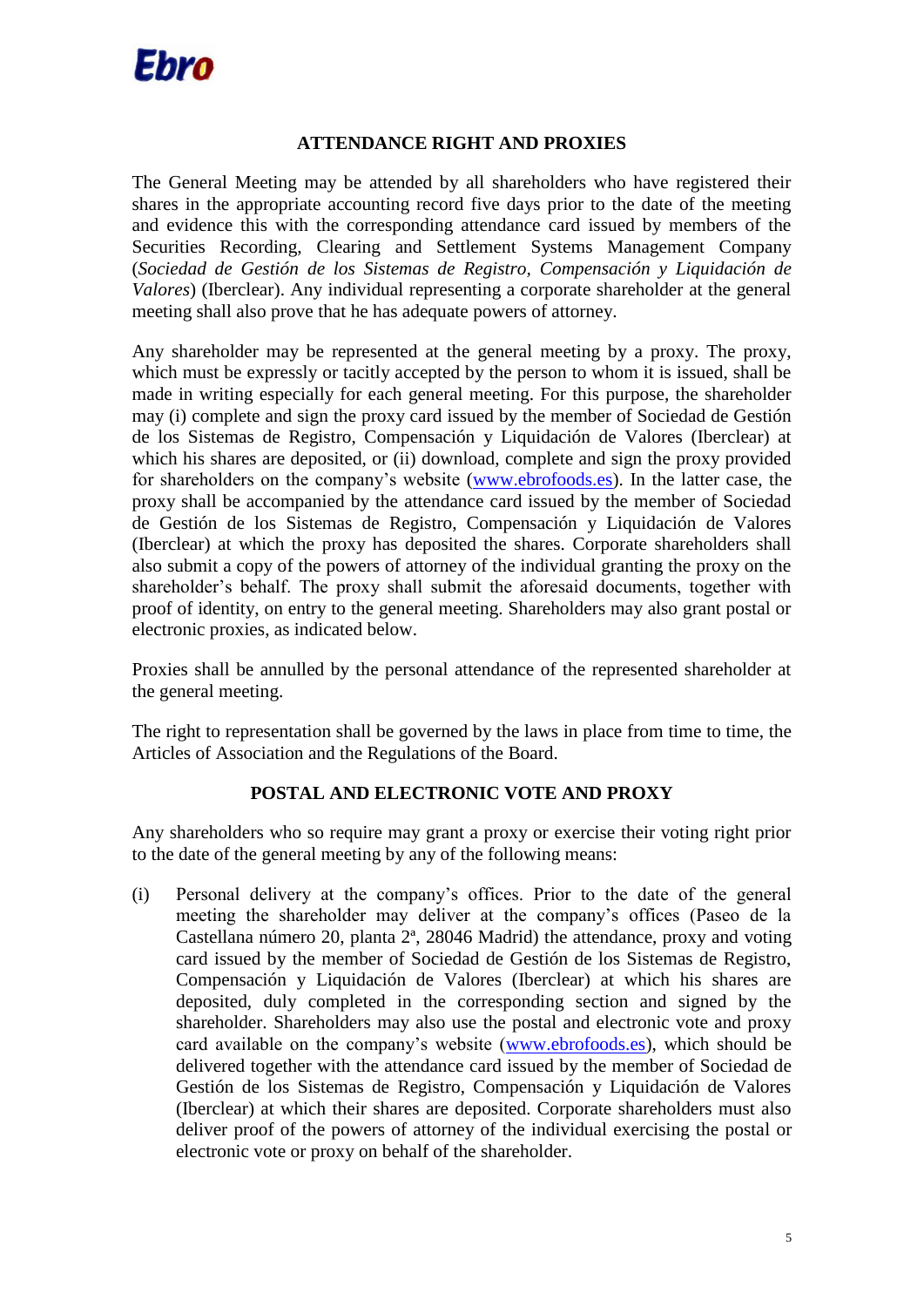

- (ii) By post or courier service. For postal votes or proxies, shareholders shall send to the company's offices (Paseo de la Castellana número 20, planta 2ª, 28046 Madrid), by post or courier service, the attendance, proxy and voting card issued by the member of Sociedad de Gestión de los Sistemas de Registro, Compensación y Liquidación de Valores (Iberclear) at which his shares are deposited, duly completed in the corresponding section and signed by the shareholder. Shareholders may also use the postal and electronic vote and proxy card available on the company's website [\(www.ebrofoods.es\)](http://www.ebrofoods.es/), which should be delivered together with the attendance card issued by the member of Sociedad de Gestión de los Sistemas de Registro, Compensación y Liquidación de Valores (Iberclear) at which their shares are deposited. Corporate shareholders must also deliver proof of the powers of attorney of the individual exercising the postal or electronic vote or proxy on behalf of the shareholder. The envelope shall be marked "Postal vote and proxy-AGM 2017".
- (iii) Electronically. For electronic votes or proxies, shareholders shall access the "electronic vote and proxy" section enabled within the AGM 2017 page on the company's website [\(www.ebrofoods.es\)](http://www.ebrofoods.es/) and complete the corresponding forms following the instructions indicated. For this purpose, shareholders must have either a recognised digital signature based on a recognised, valid electronic certificate issued by the Spanish public certification authority (CERES) operating under the National Mint (*Fábrica Nacional de Moneda y Timbre*), or a valid electronic identity card.

### **Common rules on postal and electronic votes and proxies prior to the annual general meeting**

The electronic vote and proxy option will be enabled as from 4 May 2017.

The postal or electronic vote or proxy must be received at the company's offices on the terms indicated above no less than 24 hours prior to the time for which the general meeting is scheduled on first call. Otherwise the vote will be considered not cast or the proxy not granted.

Personal attendance of the general meeting by a shareholder who has previously issued a postal or electronic vote or proxy will annul such postal or electronic vote or proxy.

If the voting intentions or instructions are not expressly stated in the postal or electronic vote or proxy card, the shareholder will be deemed to vote for, or to instruct his proxy to vote for, the resolutions proposed by the board.

If the proxy card does not name the proxy, it will be deemed made in favour of the Chairman of the General Meeting or such person as he may delegate. When the representation of the shareholder corresponds to the Chairman of the General Meeting or a director, by express or tacit designation, and the proxy card does not contain specific voting instructions, should the proxy be in a conflict of interest in respect of one or several of the items on the agenda, the proxy will be deemed granted, for that item or items, to the Secretary of the General Meeting, unless otherwise indicated by the shareholder in the proxy card.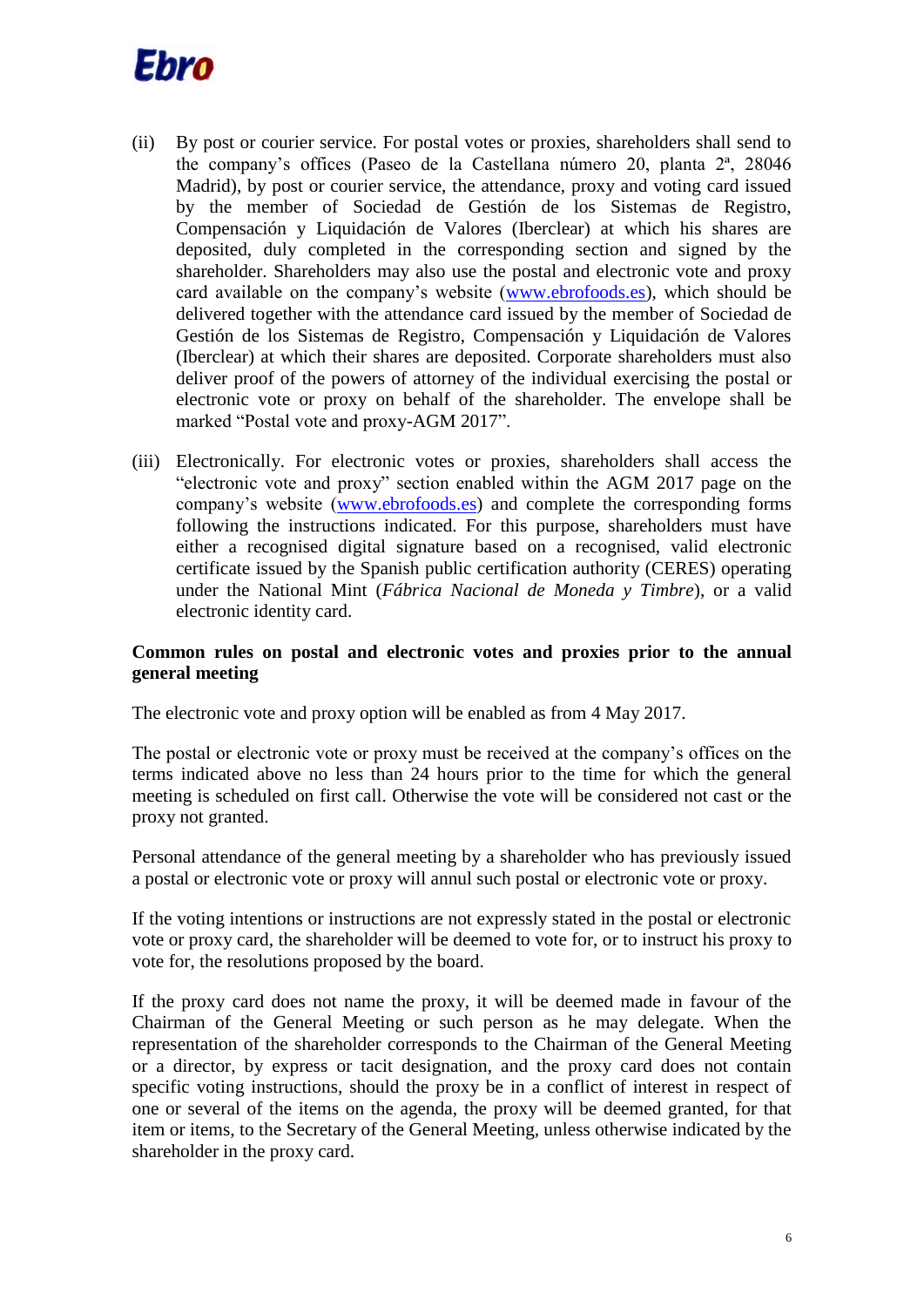

Save otherwise indicated by the shareholder in the proxy or voting card (in which case the shareholder will be deemed to abstain, or to instruct his proxy to abstain), the proxy will be extended to any items which, although not included on the agenda, may be put to the vote at the general meeting. In this case the proxy shall vote howsoever he shall uphold to be in the best interests of his principal, the provisions of the preceding paragraph being applicable in the event of any conflict of interest.

The validity of the vote or proxy shall be conditional upon confirmation of shareholder status, checking that the information on holder and number of shares provided by the shareholder voting or granting a proxy coincides with the information recorded in the records kept by Sociedad de Gestión de los Sistemas de Registro, Compensación y Liquidación de Valores (Iberclear) and/or its members. In the event of any discrepancy, the information existing in the records of Sociedad de Gestión de los Sistemas de Registro, Compensación y Liquidación de Valores (Iberclear) and/or its members will prevail.

The company will not be liable for any difficulties or losses that the shareholders may suffer as a result of faults, defects, errors or malfunctioning of the computer, courier or mail services that may prevent use of the above-mentioned proxy and voting channels.

The full rules adopted by the board on proxies and postal/electronic voting are available on the company's web site, [www.ebrofoods.es.](http://www.ebrofoods.es/)

## **SHAREHOLDERS' FORUM**

An electronic shareholders' forum is enabled for this general meeting on the company's website [\(www.ebrofoods.es\)](http://www.ebrofoods.es/). Access to the forum is permitted, with due guarantees, to both individual shareholders and any voluntary pooling that may be created in accordance with the applicable laws and regulations. The purpose of this forum is to facilitate communication among them prior to the general meeting. The regulations of the Shareholders' Forum are available on the company's website [\(www.ebrofoods.es\)](http://www.ebrofoods.es/).

### **ATTENDANCE BY NOTARY**

Shareholders are informed that the board has agreed to request the presence of a Notary, who will attend the general meeting and issue the corresponding notarial certificate thereof, in accordance with section 203 of the Corporate Enterprises Act and other applicable provisions.

## **FORESEEABLE HOLDING OF THE GENERAL MEETING ON SECOND CALL**

Judging by our experience on previous occasions, shareholders are hereby advised that **THIS GENERAL MEETING WILL FORESEEABLY BE HELD ON SECOND CALL, AT 12.30 ON 1 JUNE 2017.**

### **PERSONAL DATA PROTECTION**

The personal data provided by shareholders to the company when exercising their attendance, proxy and voting rights for this AGM or supplied by the entities at which those shareholders have deposited their shares will be processed by Ebro Foods, S.A.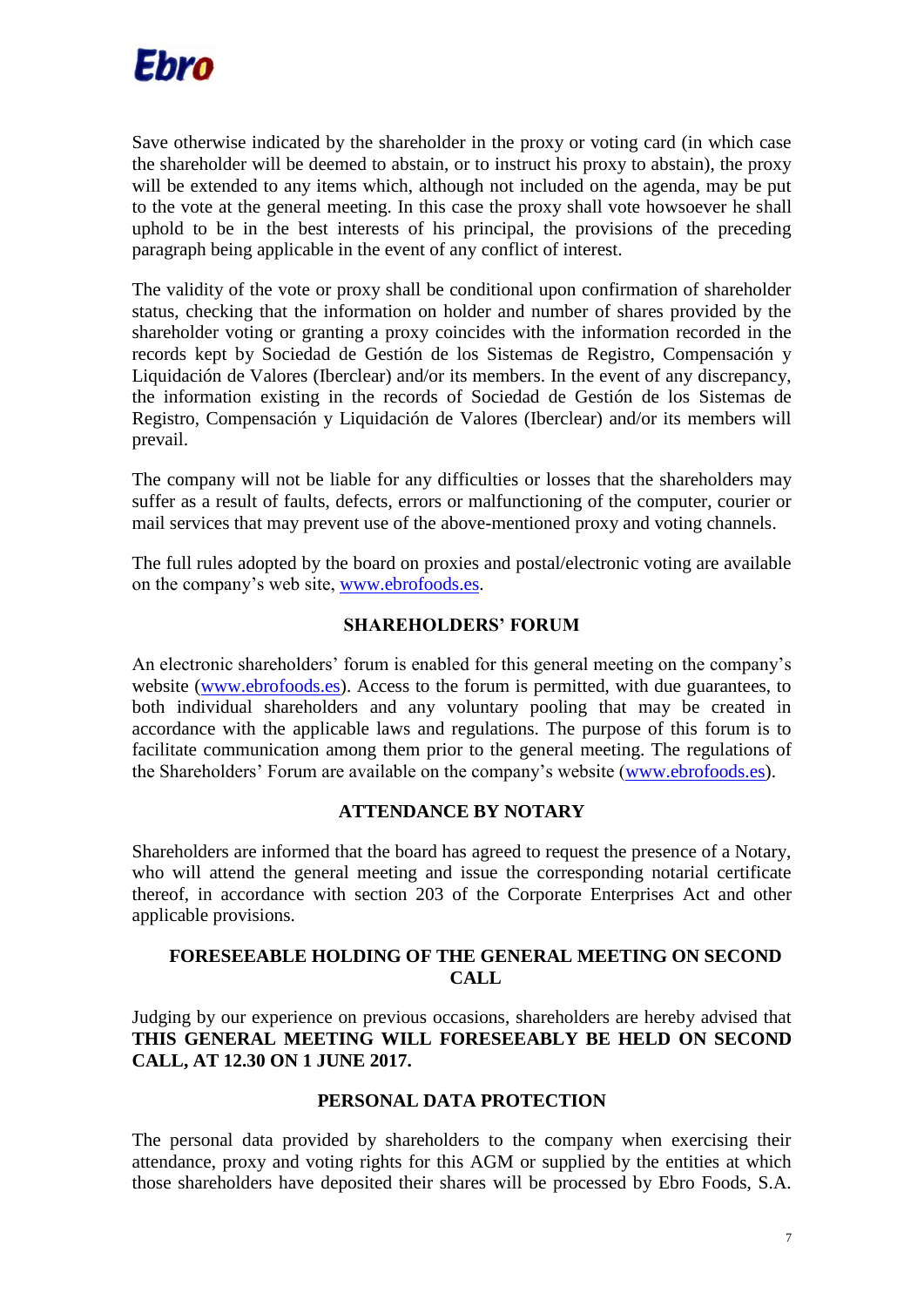

with a view to managing the development and control of the company's shareholding relations. If the personal data of any individuals other than the shareholder are included in the attendance, proxy and voting card, the shareholder must obtain the consent of the owners of those data to disclose them to the company and inform them of the details indicated in this notice of call regarding personal data processing. These data will be delivered to the notary exclusively for issuance of the notarial certificate of the AGM. Rights of access, rectification, cancellation and opposition may be exercised by the data subject, on proof of identity, through the Shareholders' Office at the registered office of the company.

### **GIFT**

In accordance with the company's Policy on Attendance Fees for General Meetings, a gift will be issued to all shareholders who so request, on presentation of their attendance card at the Ebro Foods, S.A. offices, Paseo de la Castellana no. 2, 2nd floor, 28046 Madrid, 10.00-13.00 [Monday-Friday], [22-30 May] 2017 (inclusive).

For any further information, shareholders may visit the Shareholders' Office at the company's offices (Paseo de la Castellana número 20, planta 2ª, 28046 Madrid) or telephone  $(+34 91 724 52 67)$ , 10:00-13:00. Information may also be requested by email, writing to [oficinadelaccionista@ebrofoods.es.](mailto:oficinadelaccionista@ebrofoods.es)

Pursuant to section 11 quater Corporate Enterprises Act, communications from shareholders sent to the company through electronic means may be answered by the company by the same means unless otherwise specified by the shareholders in their communication (in which case they must indicate a physical address to which the requested information should be sent).

Madrid, 26 April 2017

Secretary of the Board - Luis Peña Pazos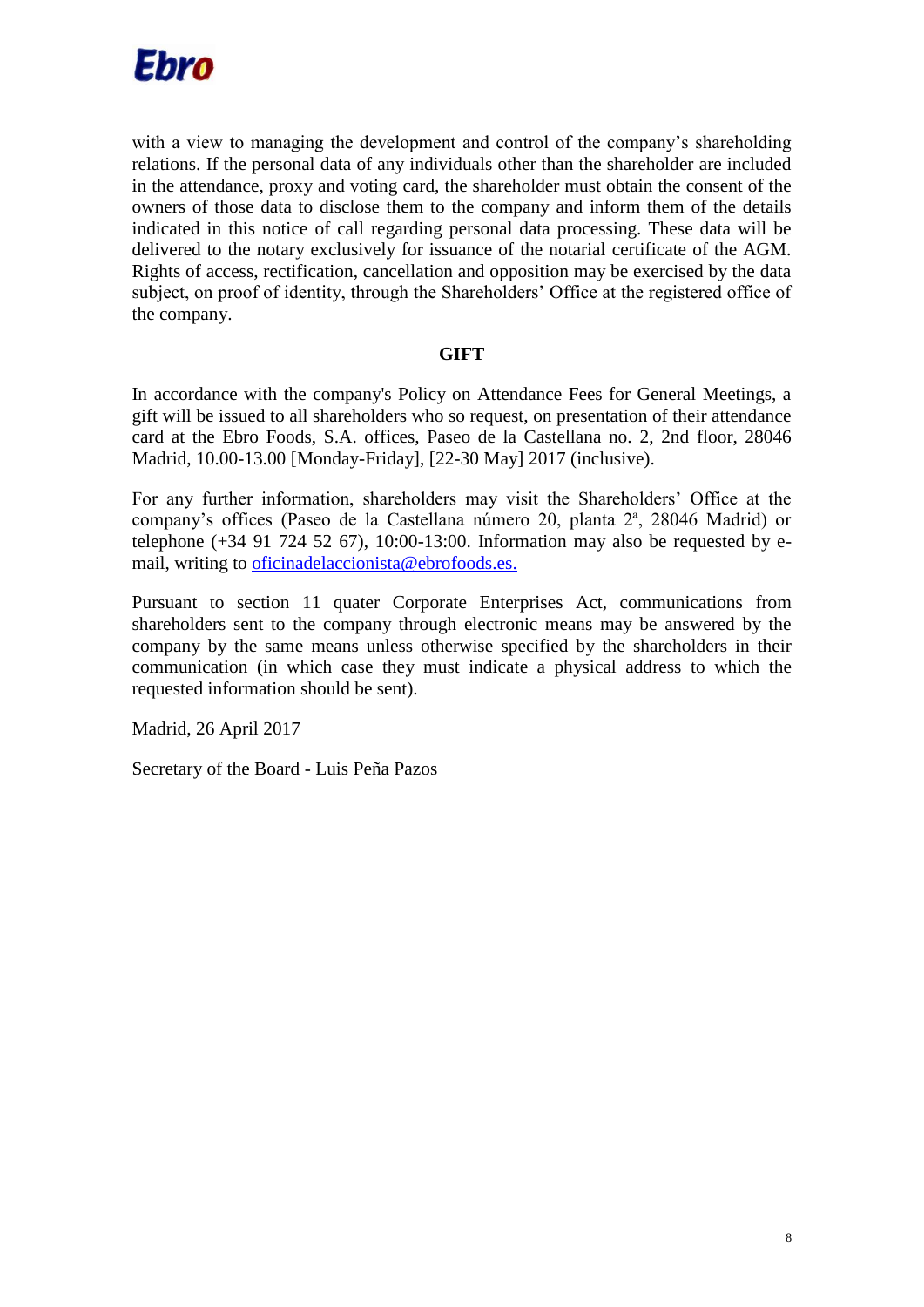# **RESOLUTIONS TO BE PROPOSED AT THE ANNUAL GENERAL MEETING OF SHAREHOLERS EBRO FOODS, S.A.**

# **RESOLUTION PROPOSED UNDER ITEM ONE ON THE AGENDA**

*Examination and approval, if appropriate, of the separate and consolidated annual accounts and directors' report (including the Annual Corporate Governance Report) of Ebro Foods, S.A. for the year ended 31 December 2016.*

To approve the separate and consolidated annual accounts and directors' report (including the Annual Corporate Governance Report) of Ebro Foods, S.A. for the year ended 31 December 2016.

## **RESOLUTION PROPOSED UNDER ITEM TWO ON THE AGENDA**

*Examination and approval, if appropriate, of the management of corporate affairs by the Board of Directors of Ebro Foods, S.A. during the year ended 31 December 2016.*

To approve the management and actions of the Board of Directors of Ebro Foods, S.A. during the year ended 31 December 2016.

### **RESOLUTION PROPOSED UNDER ITEM THREE ON THE AGENDA**

*Examination and approval, if appropriate, of the application of profit obtained during the year ended 31 December 2016, including the cash payment of an annual dividend of 0.57 euros per share.*

To approve the proposed application of profit of Ebro Foods, S.A. for the year ended 31 December 2016, as shown below and indicated in the notes to the separate annual accounts:

|                                             | Amount<br>$(\text{\large\ensuremath{\in}} 000)$ |
|---------------------------------------------|-------------------------------------------------|
| <b>Basis for distribution</b>               |                                                 |
| Unrestricted reserves                       | 633,148                                         |
| Balance of profit and loss account (profit) | 13,382                                          |
|                                             | 646.530                                         |

To approve the distribution of a cash dividend of 0.57 euros gross per share outstanding against the profit for the year and unrestricted reserves, payable over 2017 in three payments of 0.19 euros gross per share each, on 3 April, 30 June and 2 October 2017. The dividend payment made on 3 April 2017 was thus ratified.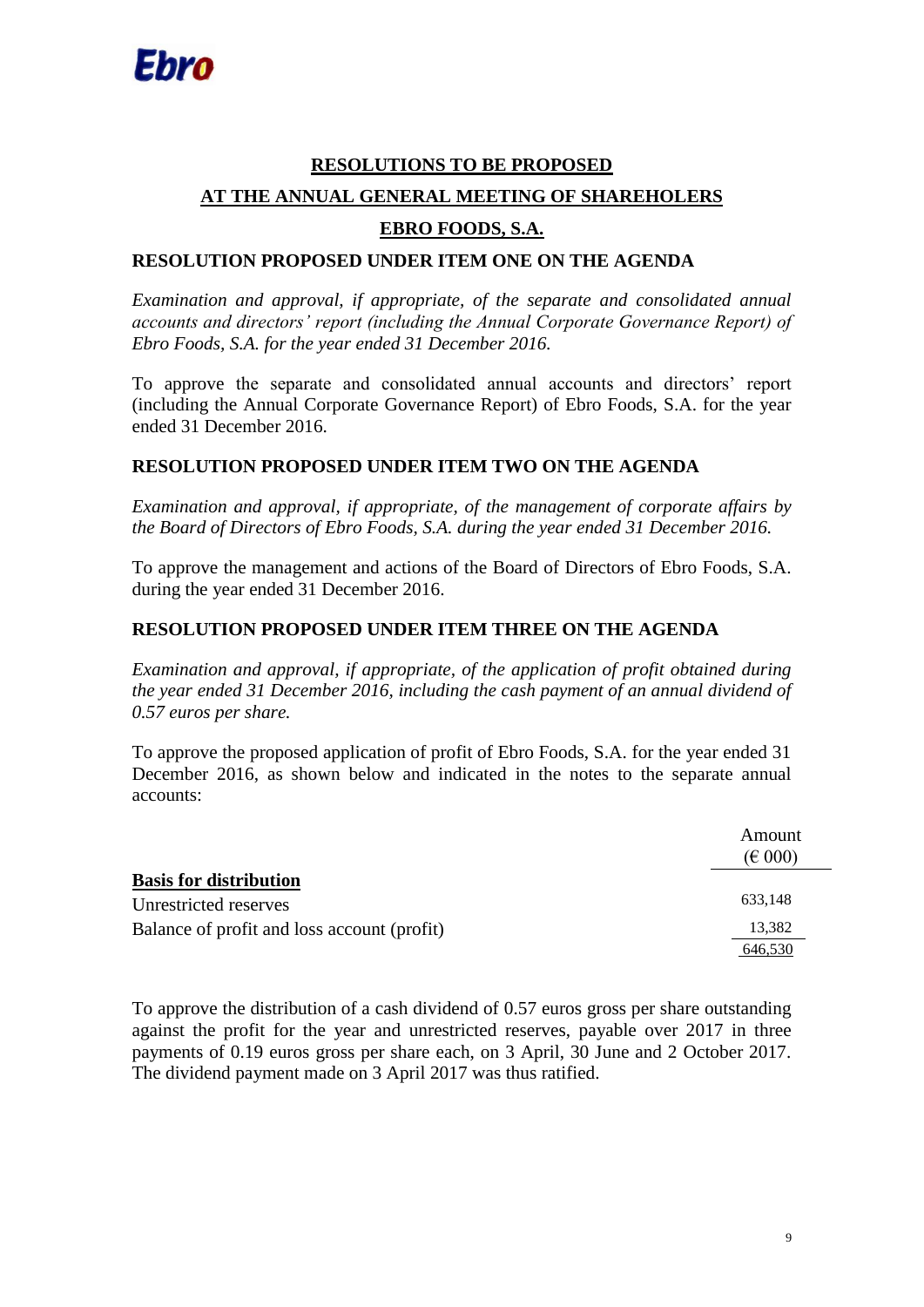

# **RESOLUTION PROPOSED UNDER ITEM FOUR ON THE AGENDA**

*Approval, if appropriate, of the remuneration of directors for their duties as such.*

To approve the following fixed remuneration of the directors for their duties as such in 2016, in accordance with Article 22 of the Articles of Association:

(i) Statutory share in the profits: 2,728 thousand euros. This represents 1.61% of the consolidated net profit attributed to the company in 2016.

(ii) Attendance fees of  $\epsilon 1,600$  for attending the Ebro Foods board meetings and  $\epsilon 800$ for attending the different committee meetings.

# **RESOLUTION PROPOSED UNDER ITEM FIVE ON THE AGENDA**

*Renewal of the engagement of Ernst & Young, S.L. as auditors of Ebro Foods, S.A. and its group for the years 2017, 2018 and 2019*

To renew the engagement of Ernst & Young, S.L., tax number B-78970506, with registered office at Plaza Pablo Ruiz Picasso, s/n, Madrid, as Auditors of Ebro Foods, S.A. and its group for a period of three years, to audit the separate and consolidated annual accounts and directors' reports of Ebro Foods, S.A. for the years ending 31 December 2017, 2018 and 2019.

And to delegate the Board of Directors, with the express power to delegate, to sign the corresponding services contract with Ernst & Young, S.L., as external auditors, agreeing on their terms of contract and such remuneration as it may deem fit, and making such changes as may be necessary from time to time in accordance with the applicable laws and regulations.

This renewal is proposed by the Board upon recommendation by the Committee of Audit and Compliance.

### **RESOLUTION PROPOSED UNDER ITEM SIX ON THE AGENDA**

*Ratification, re-election and/or appointment of directors, with a separate, individual vote for each director. Maintenance of number of Board members*

6.1. *Ratification of the appointment by cooptation and re-election of Mercedes Costa García, as independent director*

To ratify the appointment by cooptation of Mercedes Costa García as director, made by the board on 27 July 2016, and re-elect and appoint her director of the company for the statutory term of four years. Mercedes Costa García is classified as an independent director.

6.2. *Ratification of the appointment by cooptation and re-election of Grupo Tradifín, S.L., as proprietary director*

To ratify the appointment by cooptation of Grupo Tradifín, S.L. as director, made by the board on 21 December 2016, and re-elect and appoint it director of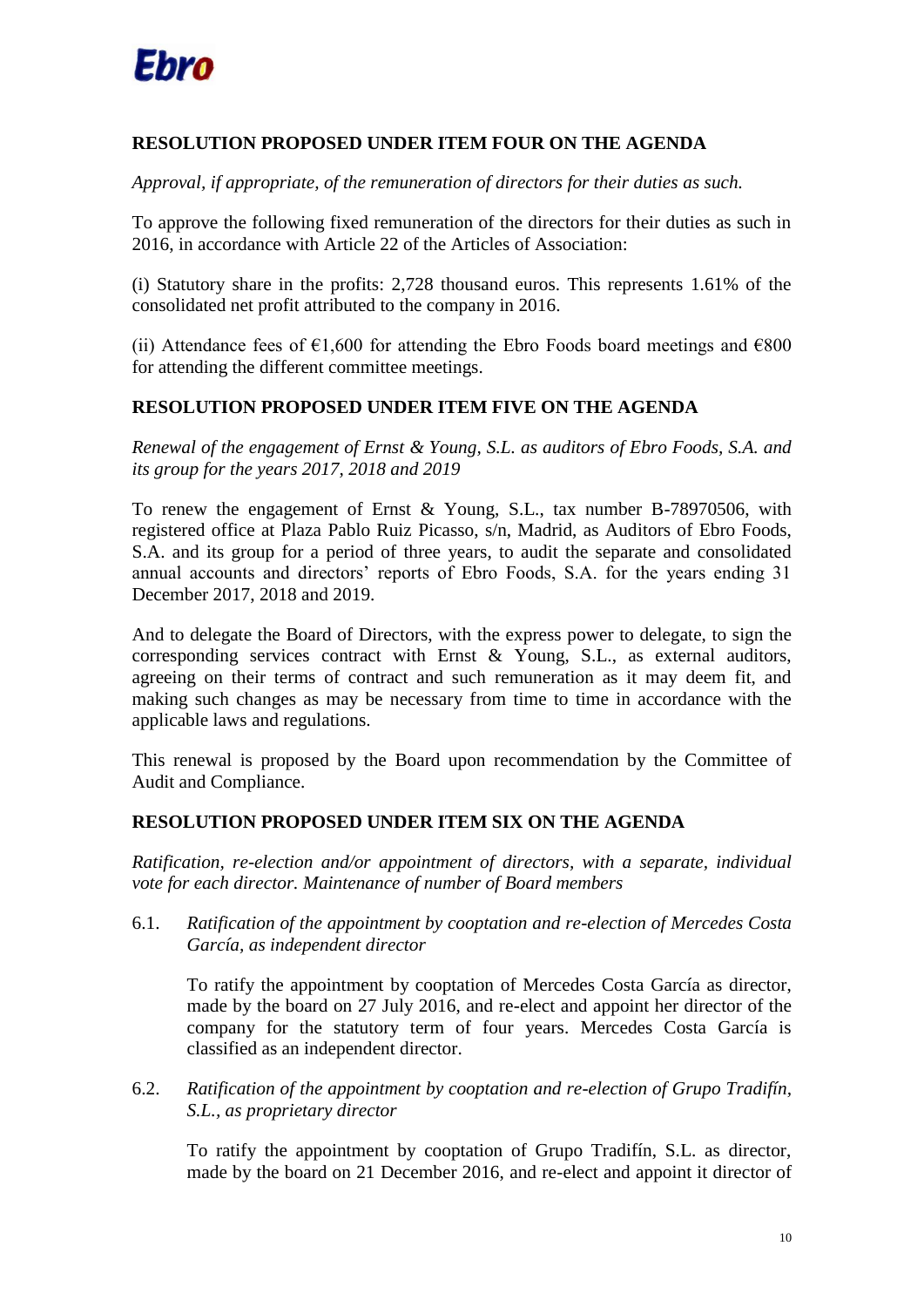

the company for the statutory term of four years. Grupo Tradifín, S.L. is classified as a proprietary director.

6.3. *Ratification of the appointment by cooptation and re-election of Hercalianz Investing Group, S.L., as executive director*

To ratify the appointment by cooptation of Hercalianz Investing Group, S.L. as director, made by the board on 21 December 2016, and re-elect and appoint it director of the company for the statutory term of four years. Hercalianz Investing Group, S.L. is classified as an executive director.

6.4. *Ratification of the appointment by cooptation and re-election of Belén Barreiro Pérez-Pardo, as independent director*

To ratify the appointment by cooptation of Belén Barreiro Pérez-Pardo as director, made by the board on 25 January 2017, and re-elect and appoint her director of the company for the statutory term of four years. Belén Barreiro Pérez-Pardo is classified as an independent director.

6.5. *Ratification of the appointment by cooptation and re-election of Javier Fernández Alonso, as proprietary director*

To ratify the appointment by cooptation of Javier Fernández Alonso as director, made by the board on 25 January 2017, and re-elect and appoint him director of the company for the statutory term of four years. Javier Fernández Alonso is classified as a proprietary director.

Pursuant to section 529 of the Corporate Enterprises Act on the appointment and reelection of directors, the resolutions laid before the shareholders under this item on the agenda are proposed by the Board of Directors, and in the case of independent directors at the proposal of the Nomination and Remuneration Committee, after the issuance of reports by the Nomination and Remuneration Committee and the Board. Those reports have been put at the shareholders' disposal as of the date of publication of the notice of call and are incorporated in the minutes of the AGM.

6.6. *Maintenance of the number of Board members*

To keep the number of Board members at 13, as agreed at the AGM held on 1 June 2016.

### **RESOLUTION PROPOSED UNDER ITEM SEVEN ON THE AGENDA**

*Amendment of Article 28 ("Executive Committee, Audit and Compliance Committee, Nomination and Remuneration Committee and other Committees") of the Articles of Association*

To approve the amendment of Article 28 of the Articles of Association, rewording it as follows: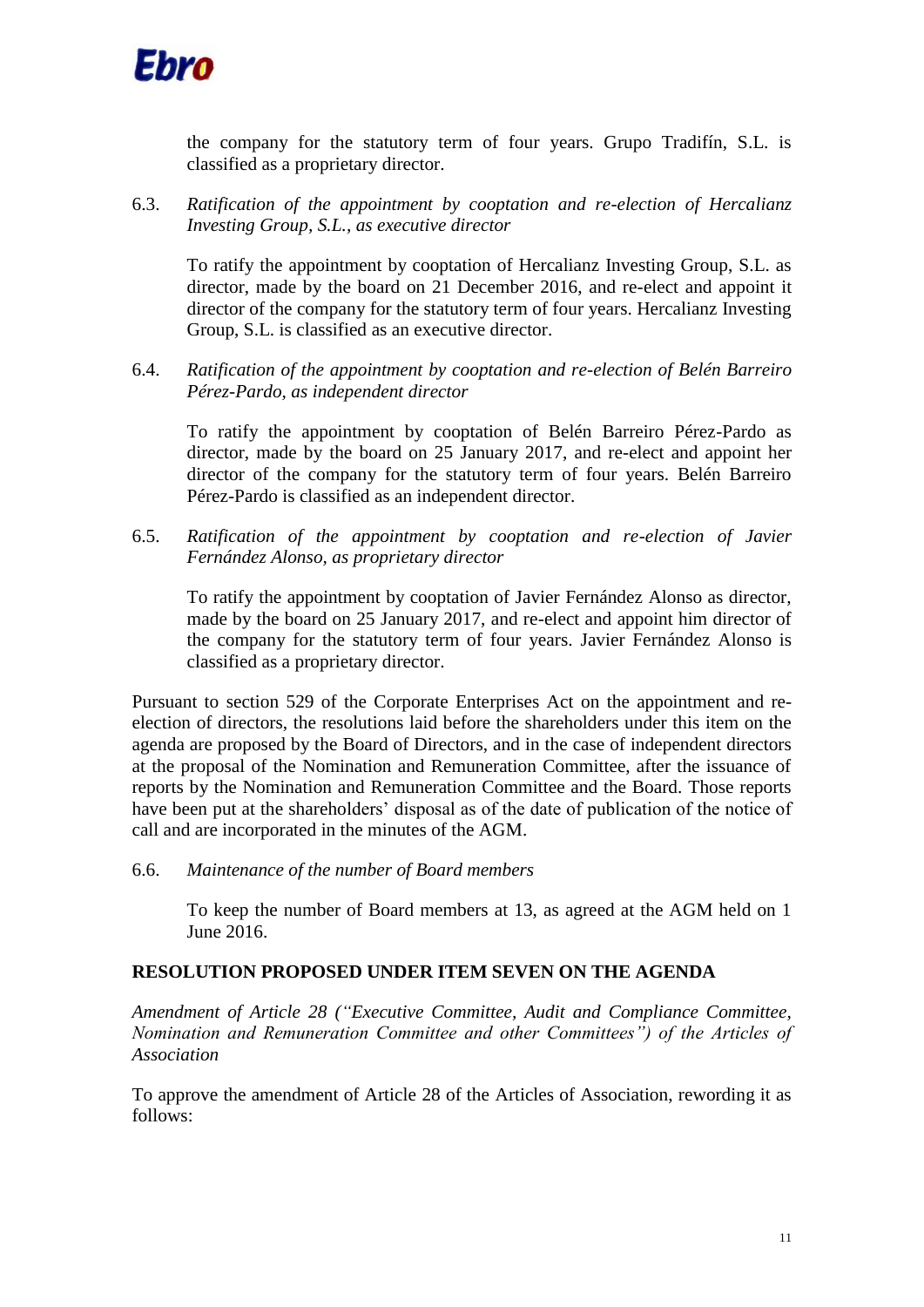

### *"Article 28: Executive Committee, Audit and Compliance Committee, Nomination and Remuneration Committee and other Committees*

*1. The Executive Committee shall have no fewer than three nor more than seven members, including the Chairman.*

*The Executive Committee shall be presided by the Chairman of the Board, assisted by the Secretary of the Board. The rules of substitution established for the Board shall also be applicable to the Chairman and Secretary of the Executive Committee.*

*2. An Audit and Compliance Committee shall be set up within the Board, with no fewer than three nor more than five members appointed by the Board. All the members of this Committee shall be non-executive directors and at least the majority shall be independent directors, one of whom will be appointed on the basis of his experience and expertise in accounting, auditing or both.*

*The Board shall appoint one of the independent directors on the Audit and Compliance Committee to chair that committee. The Committee Chairman shall be replaced every four years and will become eligible for re-election one year after his retirement as such. In the event of absence or temporary unavailability of the Chairman, he shall be substituted by a member of the Committee provisionally so nominated by the Board, or otherwise by the oldest Committee member.*

*The Audit and Compliance Committee shall meet with the frequency stipulated in the Regulations of the Board and as and when called by its Chairman, whenever so decided by at least two of its members or at the request of the Board. Committee meetings shall be held at the registered office or wheresoever else may be decided by the Chairman and indicated in the notice of call, and shall be quorate when attended, in person or by proxy, by the majority of its members. Resolutions shall be carried with the votes in favour of the majority of members attending the meeting. In the event of a tie, the Chairman, or acting Chairman, shall have the casting vote. The Secretary of the Committee shall be appointed by the Board and shall issue minutes of the resolutions adopted, which shall be reported to the Board.*

*The Audit and Compliance Committee shall have the powers assigned to it by law, the Articles of Association and the Regulations of the Board. The Regulations of the Board may develop and complete the Committee's powers and the rules for its organisation and procedure, in accordance with the relevant provisions of law and the Articles of Association.*

*3. A Nomination and Remuneration Committee shall also be set up within the Board, with no fewer than three nor more than five members appointed by the Board. All the members of this Committee shall be non*executive directors and at least two of them shall be independent *directors.*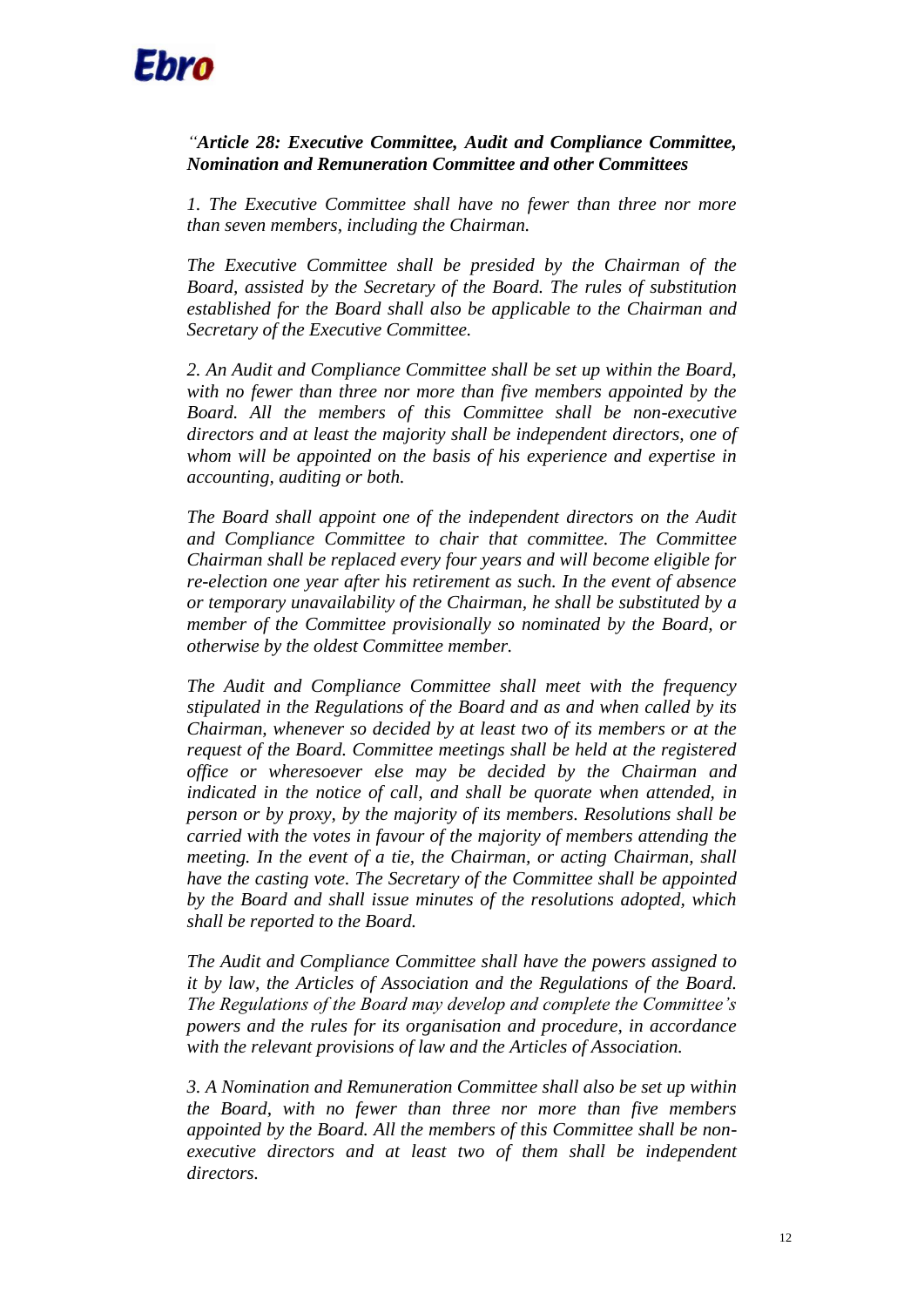

*The Board shall appoint one of the independent directors on the Nomination and Remuneration to chair that committee. In the event of absence or temporary unavailability of the Chairman, he shall be substituted by a member of the Committee provisionally so nominated by the Board, or otherwise by the Committee member designated by the Committee for the specific meeting.*

*The Nomination and Remuneration Committee shall meet with the frequency stipulated in the Regulations of the Board and as and when called by its Chairman, whenever so decided by at least two of its members or at the request of the Board. Committee meetings shall be held at the registered office or wheresoever else may be decided by the Chairman and indicated in the notice of call, and shall be quorate when attended, in person or by proxy, by the majority of its members. Resolutions shall be carried with the votes in favour of the majority of members attending the meeting. In the event of a tie, the Chairman, or acting Chairman, shall have the casting vote. The Secretary of the Committee shall be appointed by the Board and shall issue minutes of the resolutions adopted, which shall be reported to the Board.*

*The Nomination and Remuneration Committee shall have the powers assigned to it by law, the Articles of Association and the Regulations of the Board. The Regulations of the Board may develop and complete the Committee's powers and the rules for its organisation and procedure, in accordance with the relevant provisions of law and the Articles of Association.*

*4. The Regulations of the Board shall also contemplate the existence of a Strategy and Investment Committee, on which any director may sit."*

The Board has issued the necessary report on the proposed amendment, pursuant to section 286 of the Corporate Enterprises Act. That report has been at the shareholders' disposal since the date of publication of the notice of call to the AGM.

### **RESOLUTION PROPOSED UNDER ITEM EIGHT ON THE AGENDA**

*Information on the amendment of Article 24 of the Regulations of the Board, resolved by the Board*

It is put on record that the General Meeting of Shareholders has been informed of the amendment of Article 24 of the Regulations of the Board passed by the board on 26 April 2017.

The sole purpose of that amendment is to adapt that Article of the Regulations of the Board to the amendment of section 529 quaterdecies.1 of the Corporate Enterprises Act, made by virtue of the Audit Act 22/2015 of 2 July and taken into account in the review and amendment of Article 28 of the Articles of Association put to the AGM for approval under the preceding item on the agenda. In particular, this amendment merely indicates, in accordance with the reworded Corporate Enterprises Act, that the majority of the members of the Audit and Compliance Committee must be independent directors.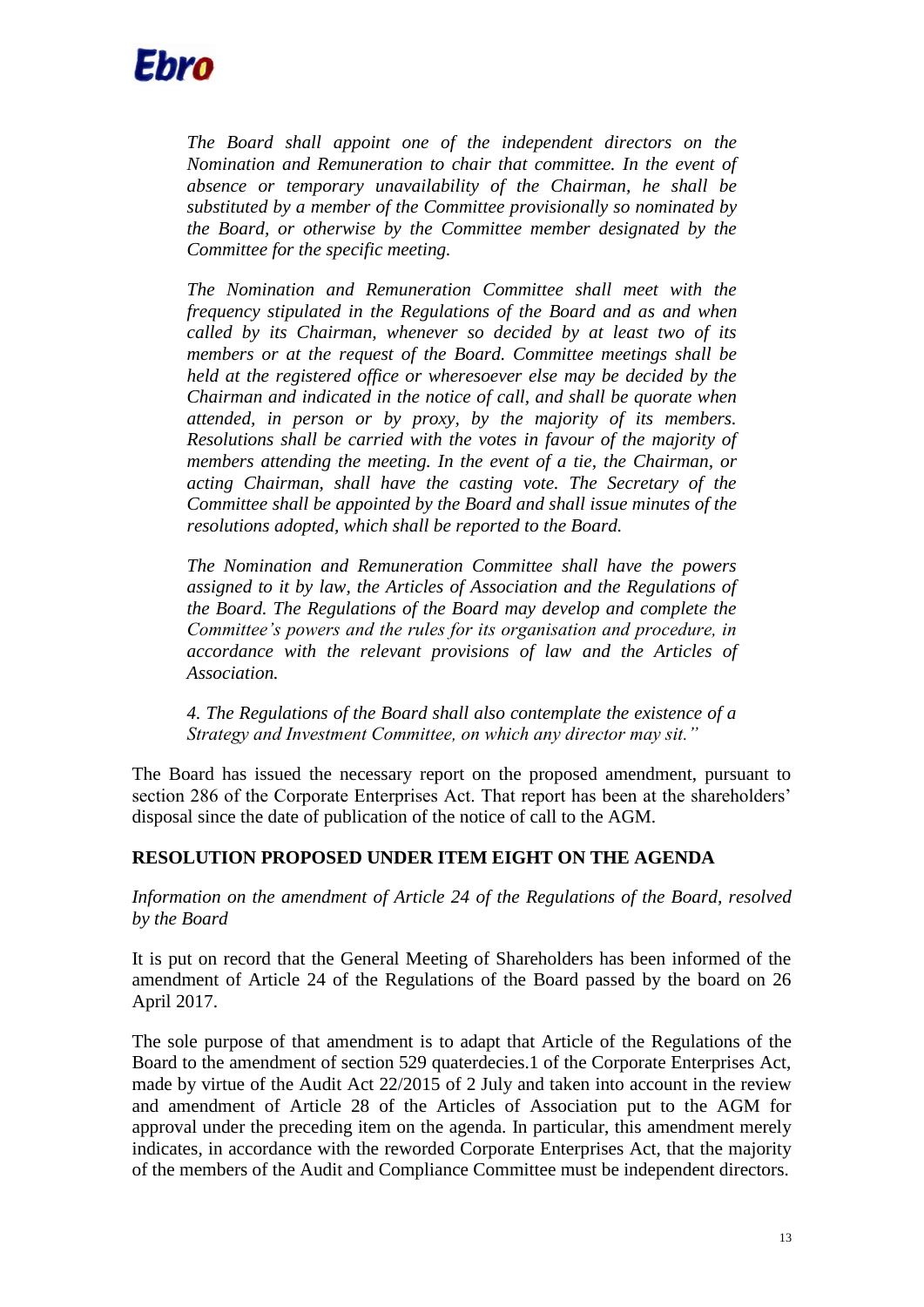

The Board submitted a report justifying this amendment of its Regulations and the Board Committees issued their reports thereon.

### **RESOLUTION PROPOSED UNDER ITEM NINE ON THE AGENDA**

*Dispensation of certain board members from the obligation not to engage for their own or third party account in activities that could be considered to compete with the company, voting separately on the dispensation for each director.*

To dispense the following directors and individuals representing directors from their obligation not to engage for their own or third party account in any activities that could be considered to compete with the company. Those activities have been reported by them to the company and are set out in the notes to the annual accounts laid before the general meeting under item one on the agenda:

- 9.1. To dispense the director Grupo Tradifín, S.L. in respect of its direct interest in Instituto Hispánico del Arroz, S.A. and Cabher 96, S.L. and the office of Managing Director and Sole Director, respectively, held in those companies.
- 9.2. To dispense Blanca Hernández Rodríguez, individual representing the director Grupo Tradifín, S.L., in respect of her indirect interest in Instituto Hispánico del Arroz, S.A. and Cabher 96, S.L.
- 9.3. To dispense the director Hercalianz Investing Group, S.L. in respect of its direct interest and its office of Managing Director in Instituto Hispánico del Arroz, S.A.
- 9.4. To dispense Félix Hernández Callejas, individual representing the director Hercalianz Investing Group, S.L., in respect of his direct interest and his office as Managing Director in Instituto Hispánico del Arroz, S.A.
- 9.5. To dispense Antonio Hernández Callejas in respect of his indirect interest in Instituto Hispánico del Arroz, S.A.
- 9.6. To dispense the director Dr. Rudolf-August Oetker in respect of his direct interest and his office as Chairman of the Advisory Board in Dr. August Oetker KG.

### **RESOLUTION PROPOSED UNDER ITEM TEN ON THE AGENDA**

*Advisory vote on the Annual Directors' Remuneration Report for 2016*

In an advisory vote, to vote for the Annual Report on the Remuneration of Directors for 2016.

### **RESOLUTION PROPOSED UNDER ITEM ELEVEN ON THE AGENDA**

*Authorisation of the board of directors to make a financial contribution to the Ebro Foods Foundation.*

To expressly authorise the Board, with the fullest powers necessary and the power of delegation, to make one or several contributions over the forthcoming years to the Ebro Foods Foundation, up to a maximum of six hundred thousand (600,000) euros, without